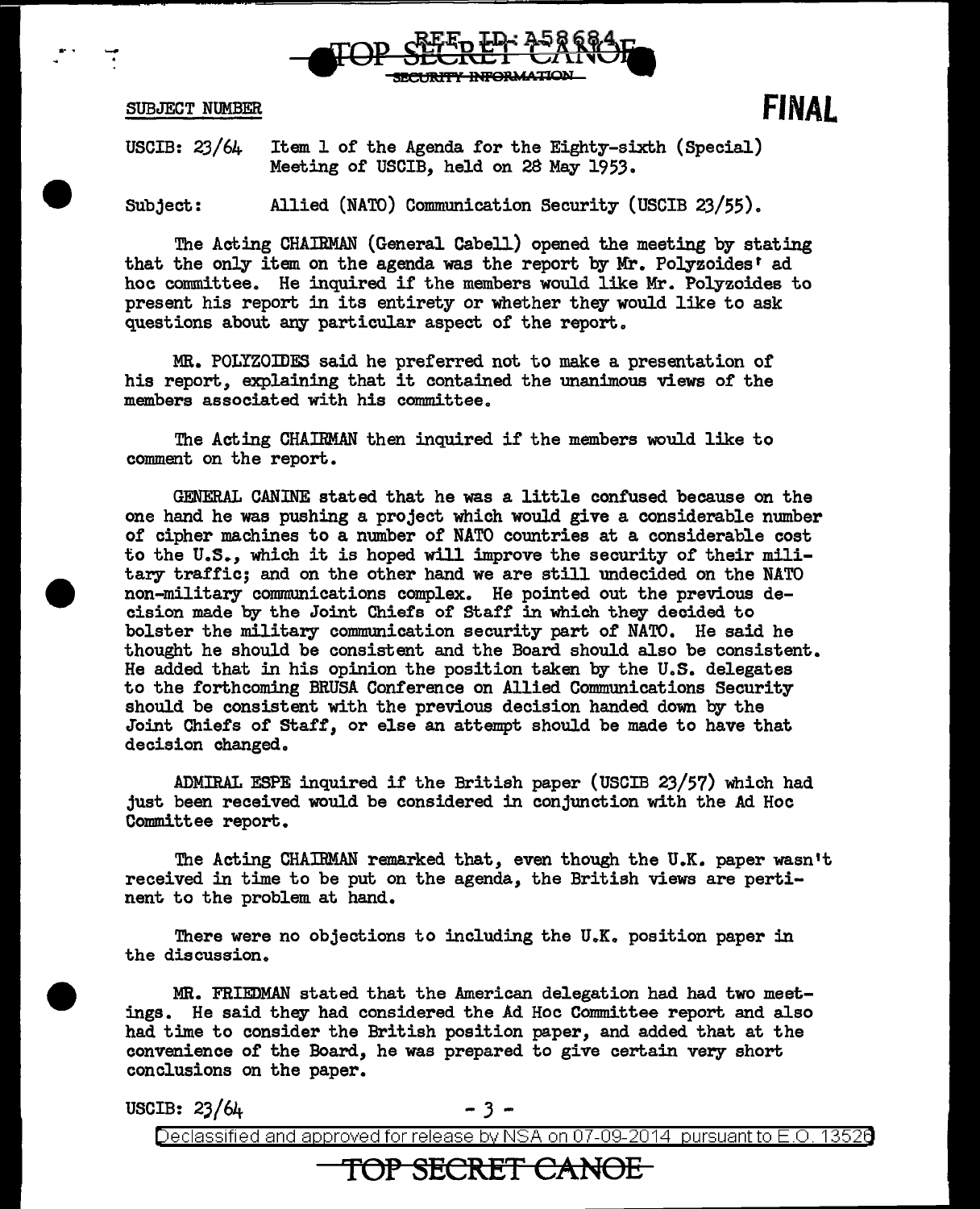The Acting CHAIRMAN inquired of Admiral Espe if he would like to make further comments.

**SECURITY INFORMATION** 

ADMIRAL ESPE replied that he would like to reserve further comment until he heard Mr. Friedman's conclusions.

At this point MR. NOYES stated that he did not understand the inconsistency of the Joint Chiefs of Staff position.

GENERAL CANINE said that the JCS decision was to furnish to the military organizations of NATO cryptographic machines for first and second echelon communications, and that we were about to give them a lot more - third echelon communications. He said he interpreted that to mean that the JCS had decided to assure themselves that military communications of first, second, and third echelon would be secure. He added that it was the opinion of the experts that if the NATO countries were to use correctly either of the two machine systems they already have, their communications would be secure. He said he did not think it wise to plug up the military holes and leave the non-military holes unplugged, at a considerable cost to the United States.

MR. ARMSTRONG inquired if the extension of the cryptographic aids to the NATO military will cover all of the military communications of NATO countries or only the NATO communications originated by the military.

MR. SHELDON said he thought that it would cover the military problem but not the diplomatic problem which is the main source of the trouble.

GENERAL CANINE said he was not prepared to say what degree of risk would result if military communications were completely sanitized and diplomatic communications were not, as there evidently is some degree of risk. He said it seemed inconsistent to take this view with one set of communications and not with the other set of communications.

MR. NOYES inquired if there wasn't a problem involving the cost of this program. He said the report indicated that we were not trying to read military communications.

GENERAL CANINE stated that there were two things to consider - economy and scarcity. He added that the USCIB Intelligence Committee puts reading military communications on a low priority and even if we were out of the economy of scarcity, he doubted whether it would be economical to go to the expense of monitoring the military traffic when we have missions in those countries.

USCIB:  $23/64$  -4-

$$
-4 -
$$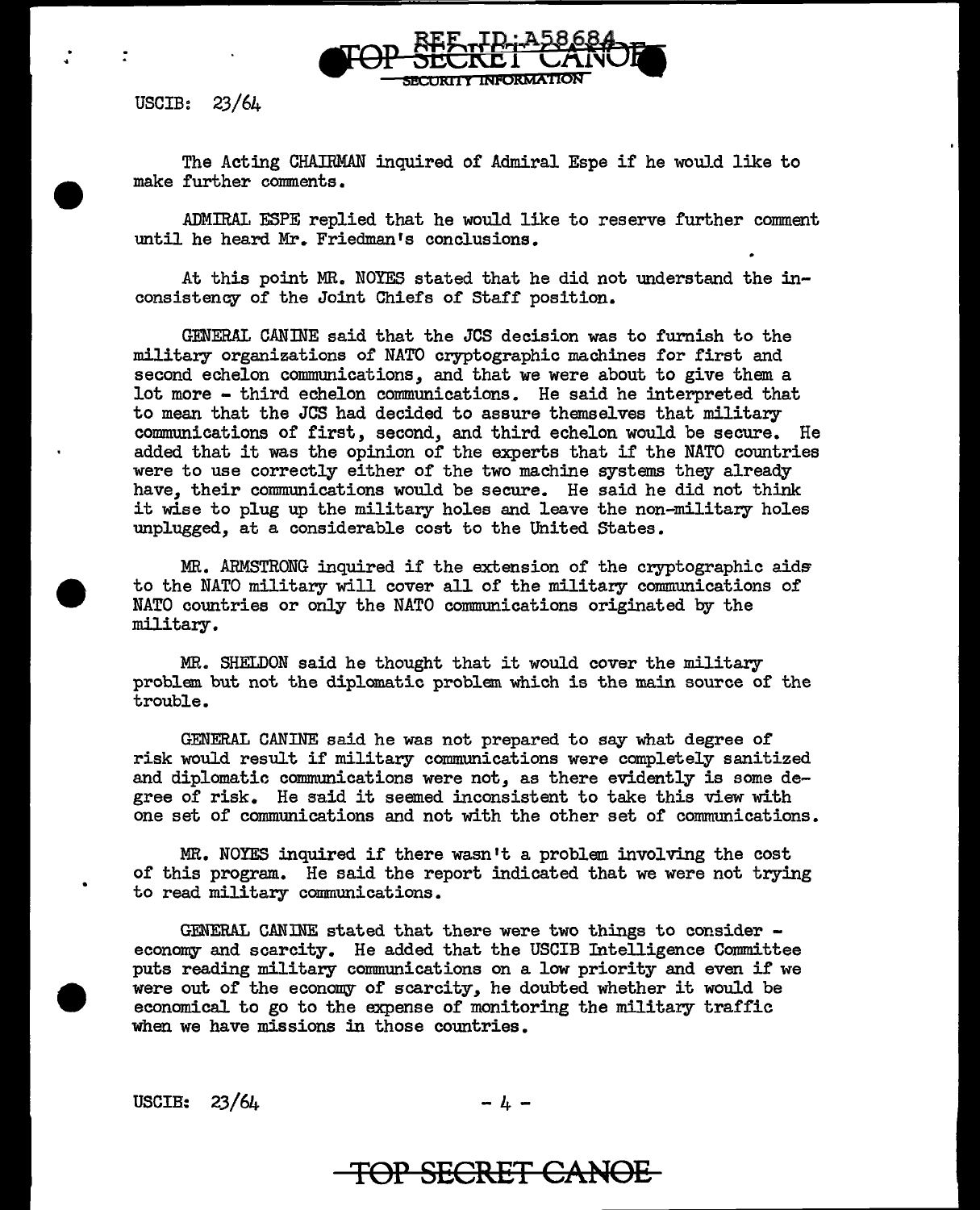MR. NOYES asked if that didn't raise a different problem in closing the gap in diplomatic communications. The problem, he said, involved a method of closing the gap without disclosure.

TOP SECRET CANOH

I<del>orwati</del>on

GENERAL CANINE said that there would be marked improvement in diplomatic traffic if these countries were to be notified of the weaknesses of their systems.

The Acting CHAIRMAN asked whether the members thought further surveys were necessary and said he wondered whether or not there was adequate information available to this Board to enable it to come up with recommendations and action. He added that this is one of the features of the Polyzoides report.  $EO 3.3(h)(2)$ features of the Polyzoides report.

PL 86-36/50 USC 3605

.ADMIRAL ESPE stated that from personal experience this problem has been under study for about five years and he thought that now is the time for action. He said he had read the British comments and conclusions and personally thought they were sounder than our own.

The Acting CHAIRMAN asked if anyone felt contrary-wise as to the need for further basic examination of the report.

MR. ARMSTRONG said he was impressed in reading the British document to observe their investigation did not produce much in the way of different or additional evidence. He said that, although the British conclusions were different from ours, it seemed to him that the material available in the U.K. paper was quite in step with what was before the Board at this time. He said that he doubted that much would be gained by additional research.

The Acting CHAIRMAN inquired if anyone cared to address themselves to that problem.

MR. SHELDON said that from reading the U. S. paper it appeared that no real analysis (from a COMINT point of view) had been made of the military traffic, and wondered if it might not be useful to assume that none was necessary. In view of the JCS decision to improve the security of NATO military communications, such an assumption would permit us to go along with the British view.

GENERAL CANINE stated that there was not enough military traffic available to draw any valid conclusions (from a COMINT point of view).

MR. SHELDON said therefore we would be following along the lines of the JCS decision and that he could go along on that line.

USCIB:  $23/64$  - 5 -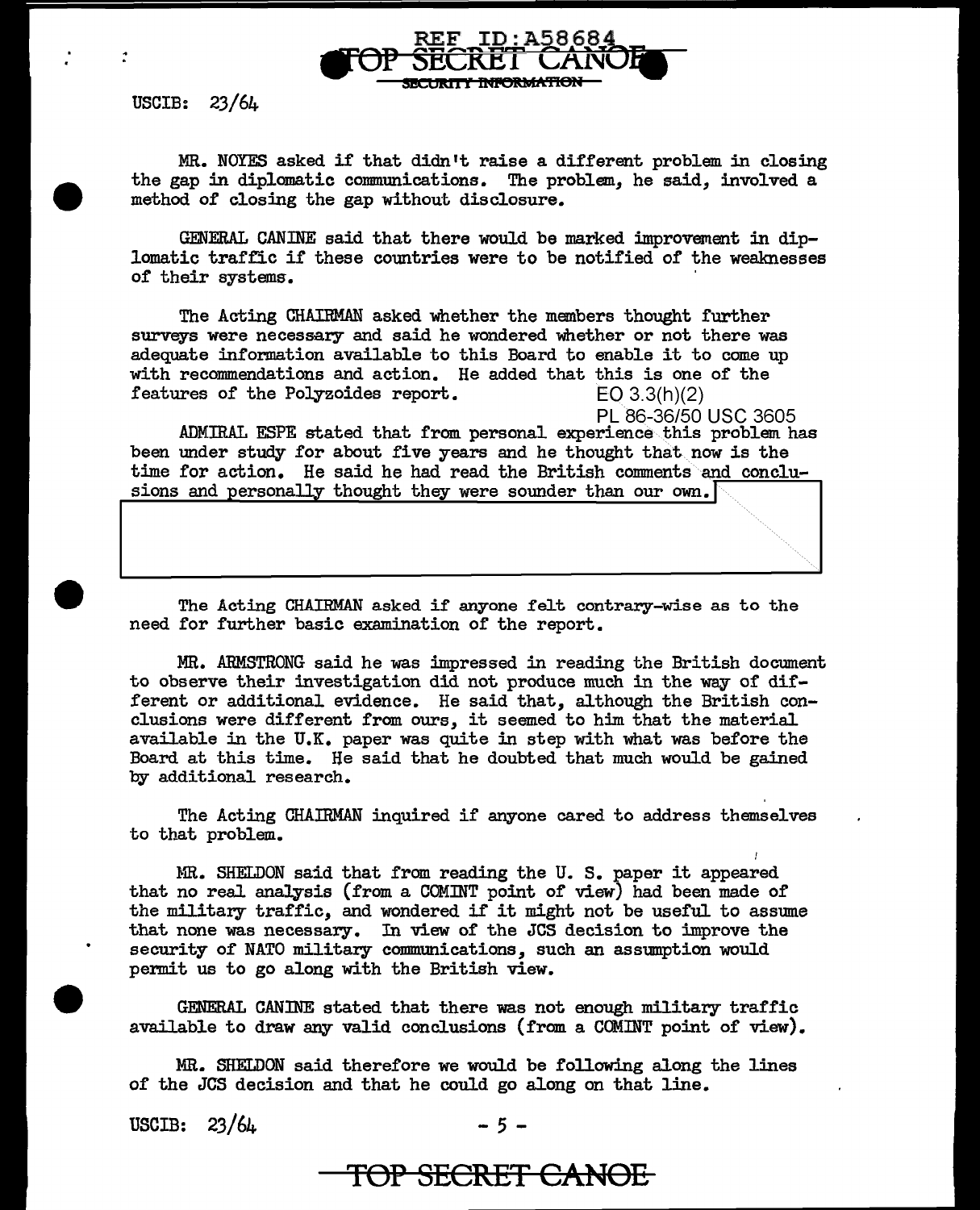

ż

GENERAL CANINE said he was now talking with his communications security hat on. It was therefore his assumption, he said, that we had to get out the machines decided upon by the JCS, in order to improve our security in NATO.

MR. SHELDON repeated that the report said that no investigation had been made in that field, but said that GIA did not feel that one was necessary ..

GENERAL CANINE repeated that NSA felt very strongly that there is not enough traffic available. He added that it would be expensive to have to divert facilities from one thing to the other. He said he thought that in view: of the decision already made, it would serve no particular purpose. He added that he would have to disagree with recommendation # *3.* 

MR. SHELDON remarked that CIA concurred with recommendation  $#$  3.

MR. POLYZOIDES said he would like to make one point clear on recommendation H *3.* He said he did not think the reconmendation was being read in its proper light and explained that it is merely a recommendation to apprise the Board that there would be no real appraisal without a study of military communications. He added that his committee did not recommend that this be done, but merely wished to point out that the basis for such an appraisal did not exist.

MR. FRIEDMAN said he thought the two papers, the Ad Hoc Committee report and the British position paper are not too far apart. He added that he thought the U.S. team finds itself in the position that the end result of the recommendations of either paper will be the same  $\lceil$ 

According to

the British views, he said, we should act very promptly telling the NATO countries as many of the cryptanalytic facts or life as we consider necessary and get them to do something. He said the Ad Hoc Committee report proposes to educate them not by telling them any of the crypt- $\overline{\phantom{x}}$ analytic facts of life but by setting up teams to instruct them. He added that that process was slow to accomplish results. He said it is now a question of high policy whether we want this end result promptly or whether we can afford to take time. He said time would be useful in finding out who our friends are and about how long they expect to remain our friends.

The CHAIRMAN entered at 1455 and was briefed on the discussion up to this point.

GENERAL CABELL suggested that recommendation # 3 be amended by<br>justify  $\frac{1}{\sqrt{3}}$  is tating  $\frac{1}{\sqrt{3}}$  justify conclusions that it is not adequately secure, and that that be used as a point of departure for further consideration by the Board.

USCIB:  $23/64$  - 6 - PL 86-36/50 USC 3605 EO 3.3(h)(2)

**TOP SECRET GL\:NOE**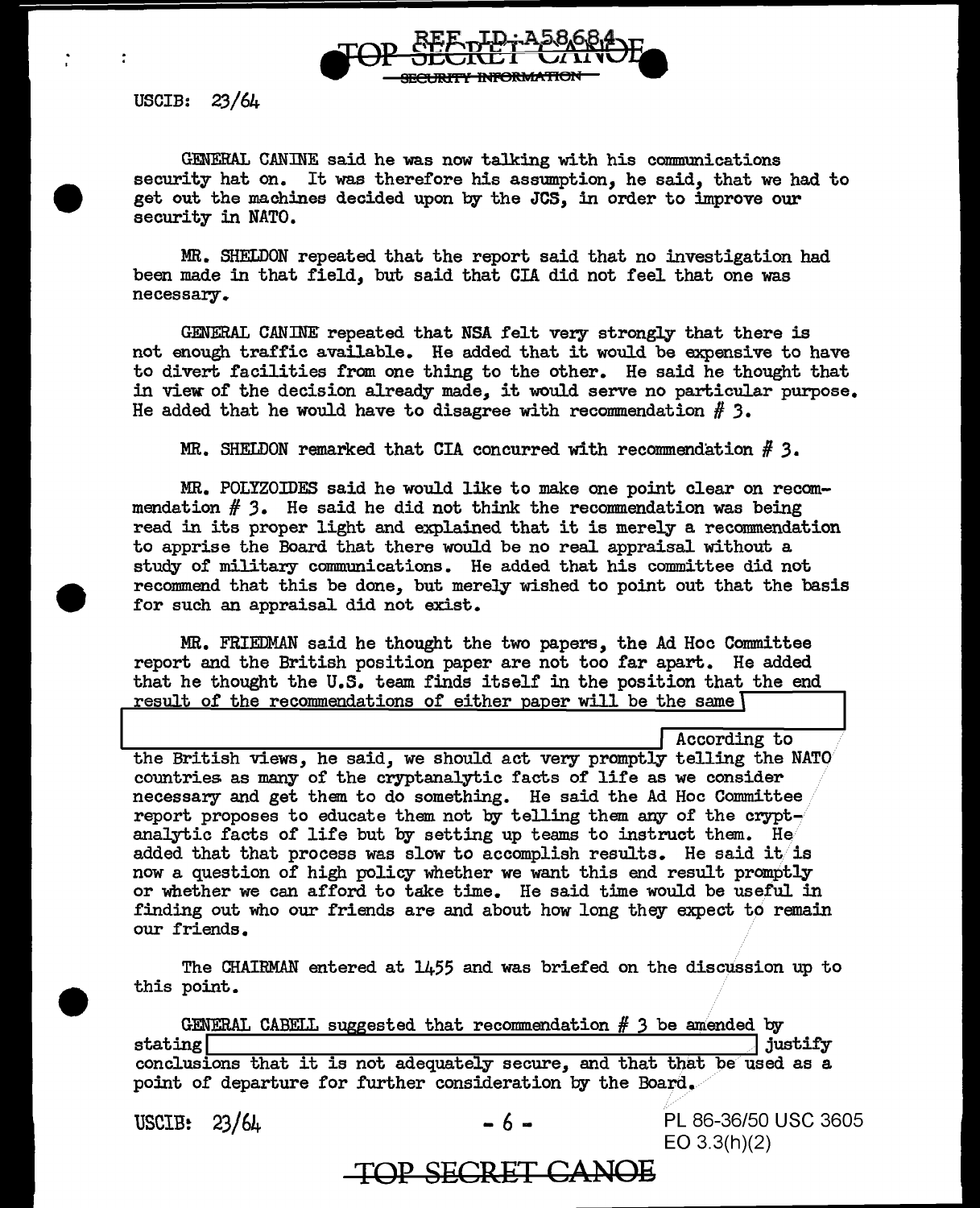

MR. ARMSTRONG stated that General Cabell's statement presupposes that there is enough military traffic available and observed that General Canine had just pointed out that it was not available.

ADMIRAL ESPE inquired if it wasn't a fact that such conclusions previously resulted in JCS directive to issue more secure cipher machines.

CAPTAIN TAYLOR pointed out that security activities, both Combined and NATO have concluded that the cryptographic systems now in use are not sufficiently secure to satisfy the military needs and have established the requirement for more secure cryptographic principles and systems. Based on such an assumption, NSA has undertaken to produce those devices, both Combined and NATO, so that the question has been examined from the security standpoint without the use of communications intelligence. He added that the French offered the use of the M-209, the Portuguese offered one of their machines but finally agreed that none of them was adequate.

MR. NOYES added that steps were in train to make them secure.

GENERAL CANINE said that financial arrangements have been laid on.

The CHAIRMAN inquired if military traffic was being intercepted.

GENERAL CANINE replied in the negative, explaining that economy hampered the operation and that, furthermore, this particular traffic had been placed on a low priority. He added that the military people felt that they could go to the individual countries themselves, direct-wise and mission-wise, and get the same information at less cost.

ADMIRAL ESPE said he believed from the British report that they have evidently done some research in the field of military traffic and make a statement that French military traffic is not secure.

The CHAIRMAN inquired if it was considered that the situation could be cured without going into details about how much we know about their traffic.

GENERAL CANINE stated that no cryptanalytic processes and successes would be disclosed in the process of sanitizing the military communications of NATO.

USCIB:  $23/64$  - 7 -

PL 86-36/50 USC 3605 EO 3.3(h)(2)

**TOP SECRET CANOE**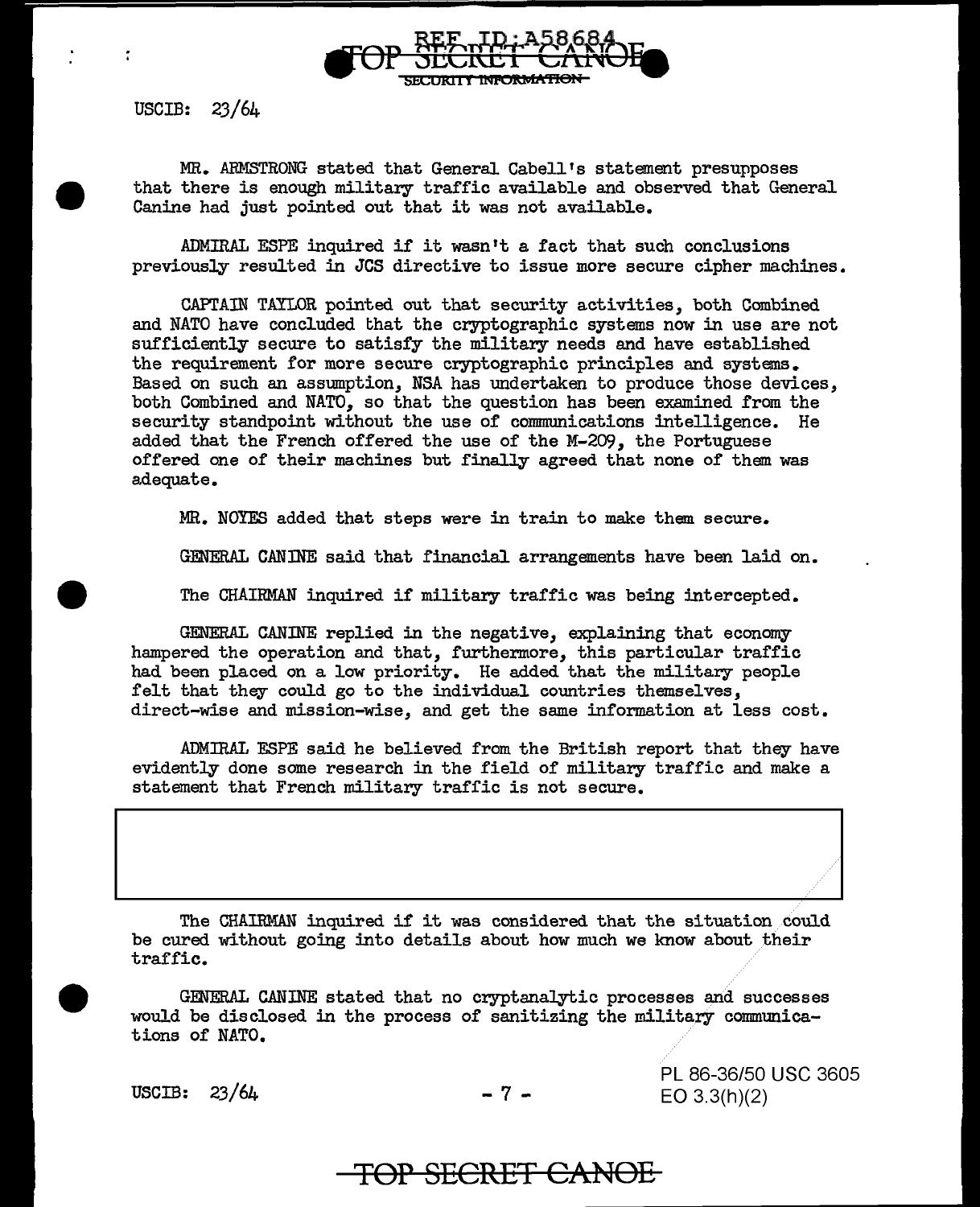GENERAL CABELL stated that this appears to be a position where two sides of the house are out of step but comparable steps have to be taken to close the gaps.

MR. NOYES inquired if the steps taken by NATO apply only to NATO or NATO operations all over the world.

CAPTAIN TAYLOR replied that they applied only to NATO pointing out that the Standing Group of NATO has a communications committee that keeps problems under review with a view to improving connnunications of the NATO organization.

The CHAIRMAN asked if that wouldn't eventually reflect down the line.

GENERAL CANINE replied it would be difficult to say because it appears there is little cooperation between the communications security and the communications intelligence personnel of the NATO nations. He said if we could be sure that, having taught these people the effect of secure communications, it would spread to other NATO nations, perhaps this Board could come to a decision much sooner. He added that he could assure the Board that there is no reason to assume it would occur, however. He added that, except for the British, the NATO countries had no board comparable to USCIB. He said there is evidence that there are good security people in all of these countries as well as good cryptanalysts, but they have no positive coordination.

At this point the members agreed that paragraph 3 of the report was more pertinent to the Conclusions than to the Recommendations, but it was finally agreed that the paragraph could be omitted altogether.

CAPTAIN TAYLOR explained that NATO communications and national military communications of these countries are not necessarily one and the same thing. He said that the national military communications are the ones being discussed and added that NATO national systems would include diplomatic systems. He said that NATO rules require that NATO COSMIC not be transmitted in a national system.

The members agreed to go back to the beginning of the report and discuss "Scope and Methods of Investigation".

The CHAIRMAN inquired whether or not there were any serious violations or compromises except those nations mentioned in paragraph 2.

GENERAL CANINE replied in the negative adding that the U.S. and the British are almost in complete agreement on this point.

 $\text{USCIB:} \quad 23/64$  - 8 -

**e.**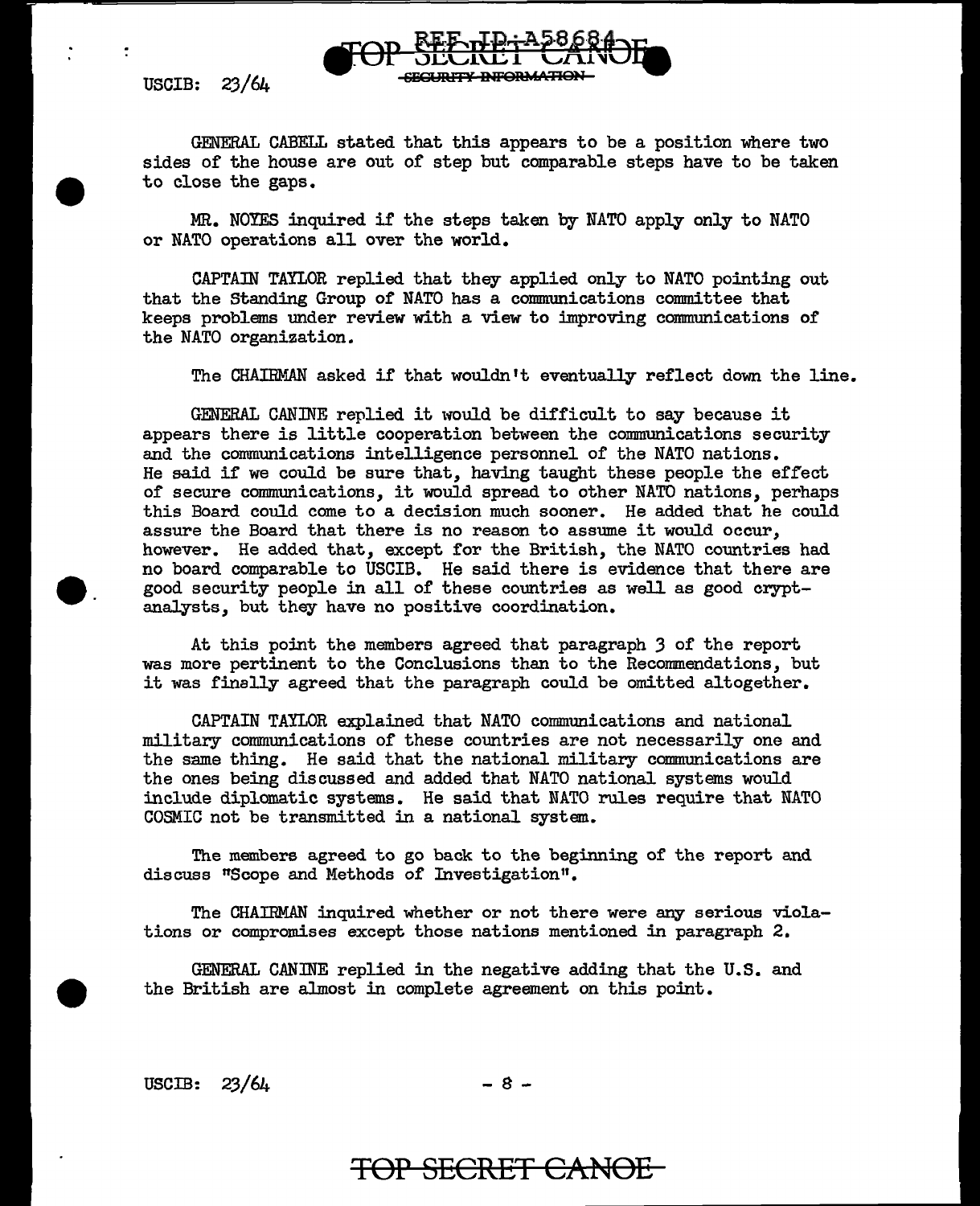PL 86-36/50 USC 3605  $E$ O 3.3(h)(2)

USCIB:  $23/64$ 

The CHAIRMAN pointed out that the British report had mentioned Belgium and Iceland, in addition to those countries in the U.S. report.

SECURITY INFORMATION

The members agreed that no changes were required in paragraphs 2 through 7.

The CHAIRMAN inquired if the members were agreed as to the Conclusions regarding security violations of military traffic and non-military traffic.

ADMIRAL ESPE pointed out that in paragraph 6 of the Conclusions\ the report stated that the number of security violations detected in nonmilitary traffic is extremely small. He said in his opinion there had. been a large number of violations.

ADMIRAL ESPE inquired if there hadn't been a violation of COSMIC rules.

MR. POLYZOIDES stated that the Ad Hoc Committee had considered "violations" in the strictest sense, i.e. as being those instances wherein communications containing COSMIC or NATO information had been enciphered or transmitted in violation of NATO COSMIC regulations. These were dealt with in TAB'A of the Report. TABB of the Report dealt with leakages that did not constitute a violation of any kind, they merely constitute evidence that the U.S. may have been damaged if the specific messages were read by the USSR. He said his figures represented both of the above.

After suggested changes in phraseology, it was agreed that the last line of paragraph  $5$  on page  $7$  would be amended to read as follows:

"••••• insofar as quantity is concerned, is vecy small."

GENERAL CANINE pointed out that the meaning of a demonstration was to show the NATO countries how to use the machines and the representatives would be allowed to ask questions, but it would not be pointed out to them that one particular machine is less secure than another. No

USCIB: 23/64 - 9 -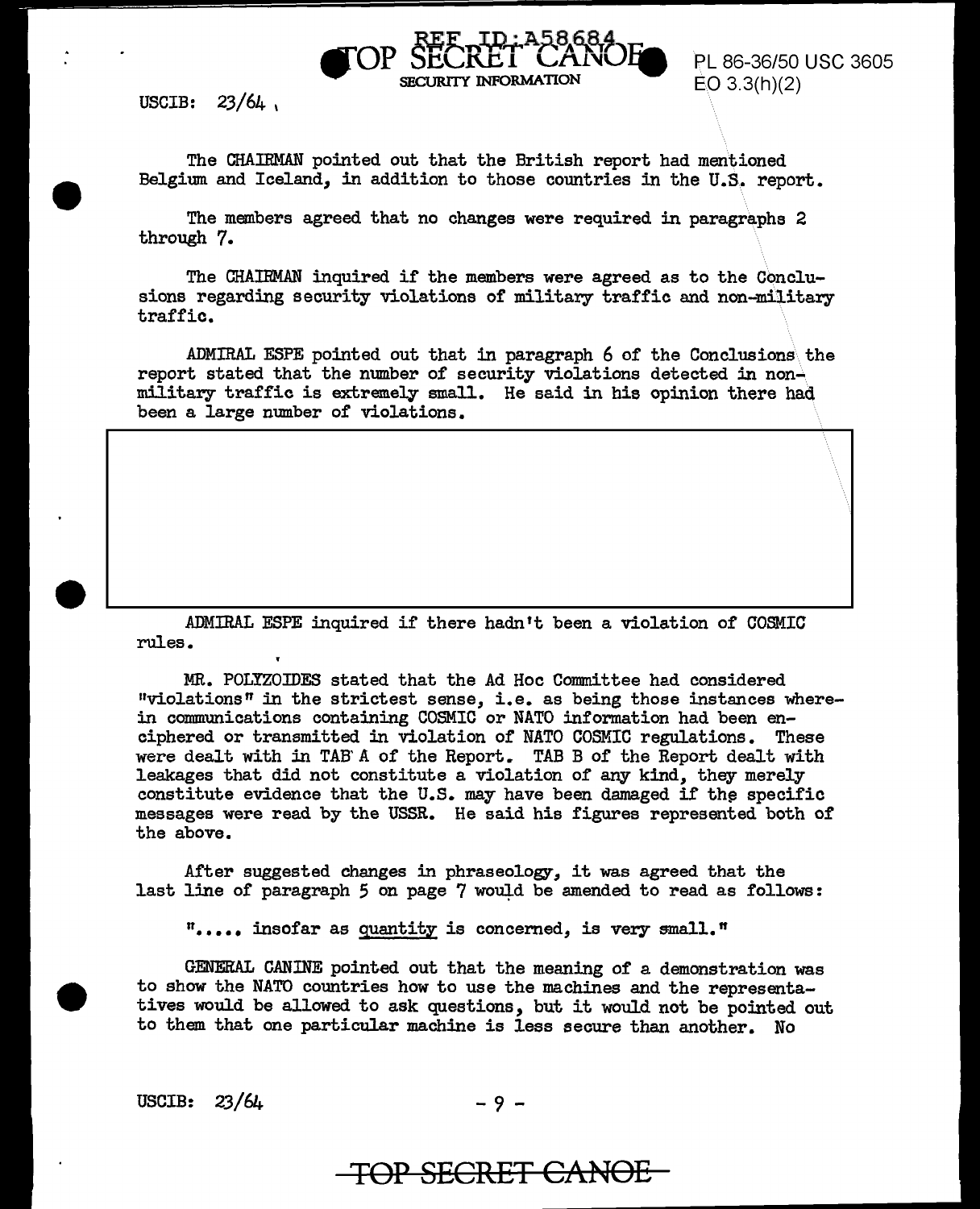

÷,

PL 86-36/50 USC 3605  $EO 3.3(h)(2)$ 

 $\mathcal{F}$ 

nor would the disadvantages of the  $s$ ystems be pointed out. He added that in his opinion this was not a demonstration.

MR. POLYZOIDES said he would like to point out an example of a demonstration. He said that paragraph 6 indicated that several of these countries use the Hagelin machine and added that. Mr. Hagelin is now residing in Switzerland; that he is available and/anxious to sell the Hagelin machines which according to the experts are very capable machines when properly used. He said he thought a demonstration would be very valuable if Hagelin were hired to come and demonstrate. He said he did not think it necessary to tell them that such demonstrations were being made especially for these five countries.

MR. NOYES asked the meaning of "equated" in paragraph E(l).

MR. SHELDON said he would have rated it as having ''moderate value".

ADMIRAL ESPE agreed.

The CHAIRMAN stated that the diplomatic traffic is probably more important to the State Department.

MR. ARMSTRONG agreed and said he would rate it very high.

MR. NOYES inquired if there was any equation as to how much we would lose to the Russians-.

MR. POLYZOIDES said that a piece of intelligence valuable to the U.S. might not necessarily be valuable to the USSR.

GENERAL CANINE/replied that it could work both ways.

The CHAIRMAN said he thought it would be higher over-all if they read all  $\boxed{\phantom{\text{m}}\phantom{\text{m}}\phantom{\text{m}}\,}$  the value of it to the Soviets would be higher than the value of it to the Soviets would be higher than to us, because presumably the U.S. knows more about the French than the Russians do, so if they read a message and took it seriously, it would be more valuable to them.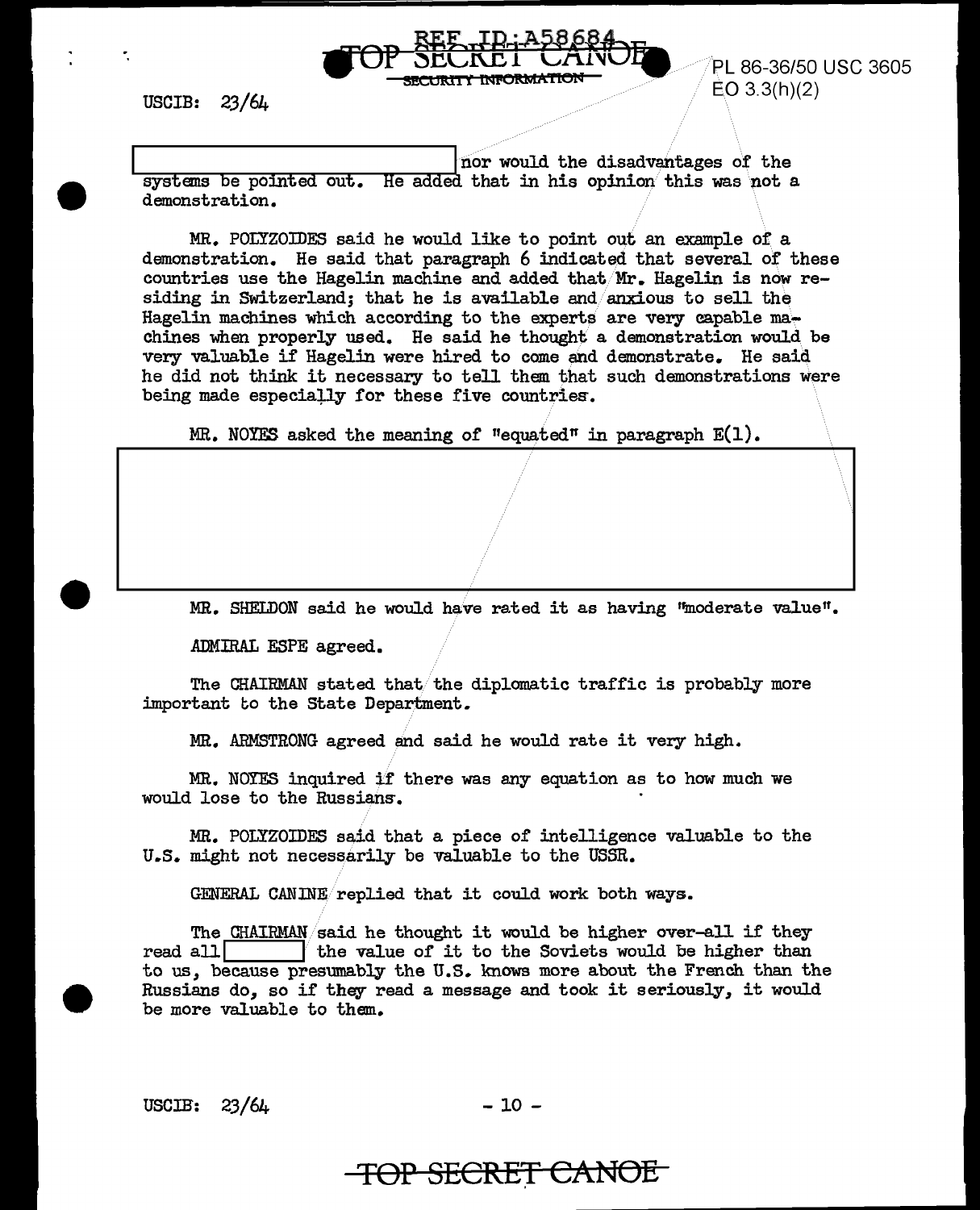

USCIB: 23/64 SECURITY INFORMATION PL 86-36/50 USC 3605  $EO 3.3(h)(2)$ 

 $\|\setminus\|$ 

MR. ARMSTRONG said he was sure that would be true in a great many instances and added that we could say that it is high\for the U.S. and U.K. as well as for the other side.

After further discussion among the members, it was agreed that paragraph El on page 9 would read as follows:

MR. NOYES stated that the technical question is whether or not, if an emergency occurred, there is any way of immediately improving the situation.

GENERAL CANINE replied in the negative.

MR. NOYES then inquired if this "potential for damage" were not a mild statement.

GENERAL CANINE answered by saying that USCIB would be vested with that decision.

GENERAL CANINE replied that they would not be stopped for a considerable time. He said we could get out cumbersome one-time systems, and that much depended upon the time we have.

ADMIRAL ESPE stated that a good example took place in World War II when the shipping control codes of the British were weak and were being read by the Germans. He said that before the codes were changed, a number of ships were lost.

 $MR_*$  SHELDON said he would like to submit that if we buy para. E3 as now written, there may be no point in meeting with the British.

USCIB:  $23/64$  - 11 -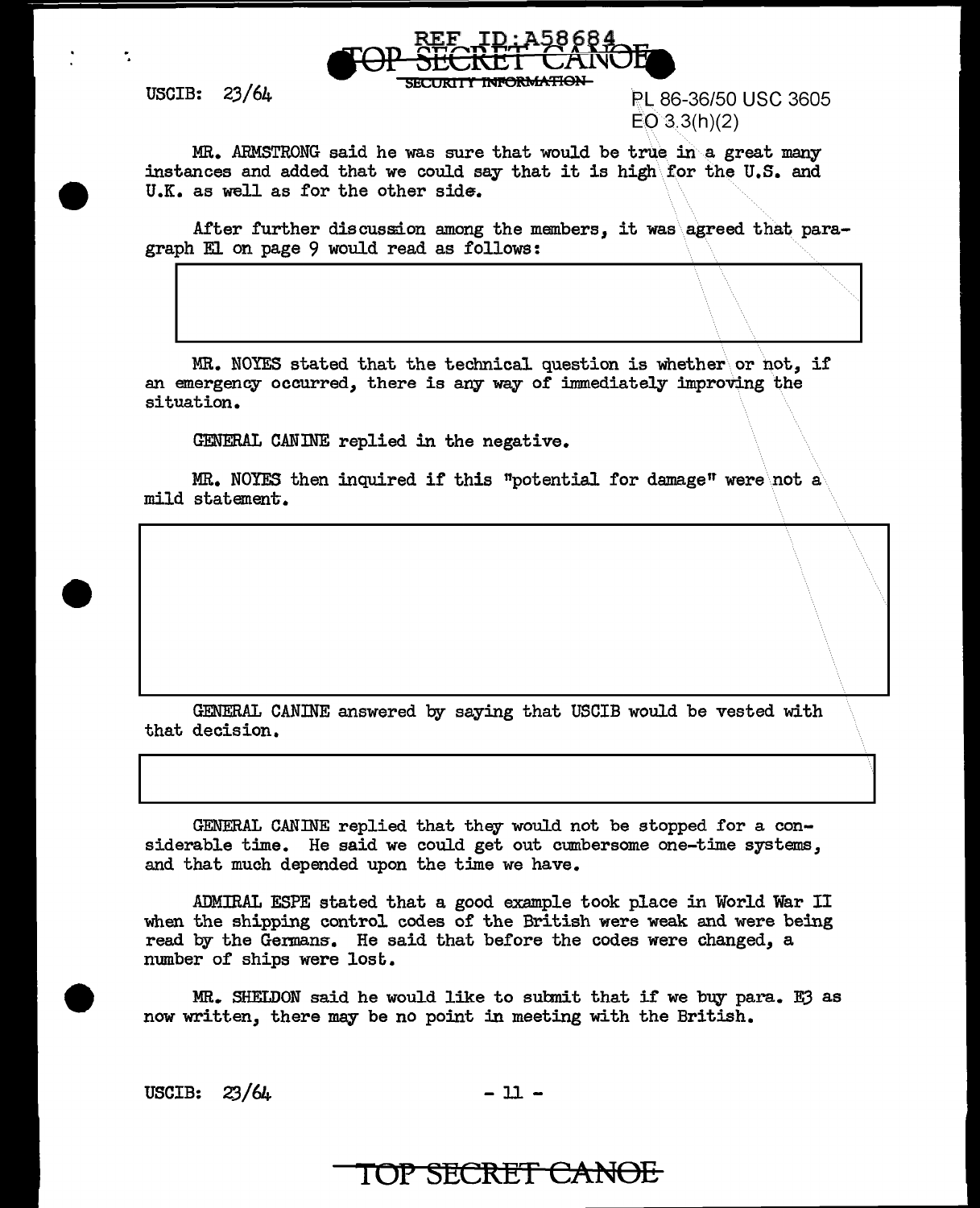EO 3.3(h)(2) Pt 86-36/50 USC 3605

> *1 .:*

GENERAL CANINE and MR. KEAY said they didn't agree.

MR. SHELDON said that the British had crossed the bridge that we are now up against and said he would like to have it explained how a practical solution to the problem could be effected.

REF ID:A58684<br>
<del>FOP SECRET CANOE</del>

MR. PoLyzomES stated that the British apparently agree with this position and read the last paragraph of page 1 of the British position paper to back up his statement.

MR. ARMSTRONG suggested inserting the words "very serious" before the word "damage" in paragraph E2.

It was agreed that paragraph E2 would be amended in accordance with Mr. Armstrong's suggestion.

MR. SHELDON said at this point there arose the question of whether or not the situation had reached the critical point, and added that in his opinion it had.

MR. SHELDON said he thought each case would have to be very carefully planned with the British.

At this point, ADMIRAL ESPE said he would like to ask a question of Mr. Keay who was on the Tripartite Security Working Group. He asked if it had not been determined about two years ago that the situation had reached the critical point; that it was taken up with NSC and the President and it was decided that rather than notify the NATO countries of their security violations we would first make a study of their internal security. He said he believed we are now taking a step backward. He said it was agreed that they would be told but not until such time as their internal security was good. t. and monical booming, as good.

MR. KEAY said the Committee has decided that the situation is not now critical. He added that the leakage that occurred in the past six months was not as serious as two years ago.<br>GENERAL CANINE inquired about the non-COMI now critical. He added that the leakage that occurred in the past  $six$ months was not as serious as two years ago.

GENERAL CANINE inquired about the non-COMINT leakage.<br>
INT. Keay said the situation had not changed matgially in France as far as it.<br>
In the point out that when the Tripartite Security Group originally started its work, the Franch Delegation seemed to be ignorant of seuurity Systems but eager  $25$ . learn. He added that the Working Group did not go into Communications Security while in France, but did visit the Foreign office last December. The French mage issued security regulations modeled after those in force in the United States, but in the Foreign Office the French had not even started to institute security measures. The French have a number of handicaps in getting adequate security, one of which is that a governmentemployee found to be a Communist cannot be removed and the only action that scan be taken is transfer to a less sensitive job. He stated it is a fact that there are still Communists in key positions inthe French Government.

<del>1 UF JBUKËF UANOË</del>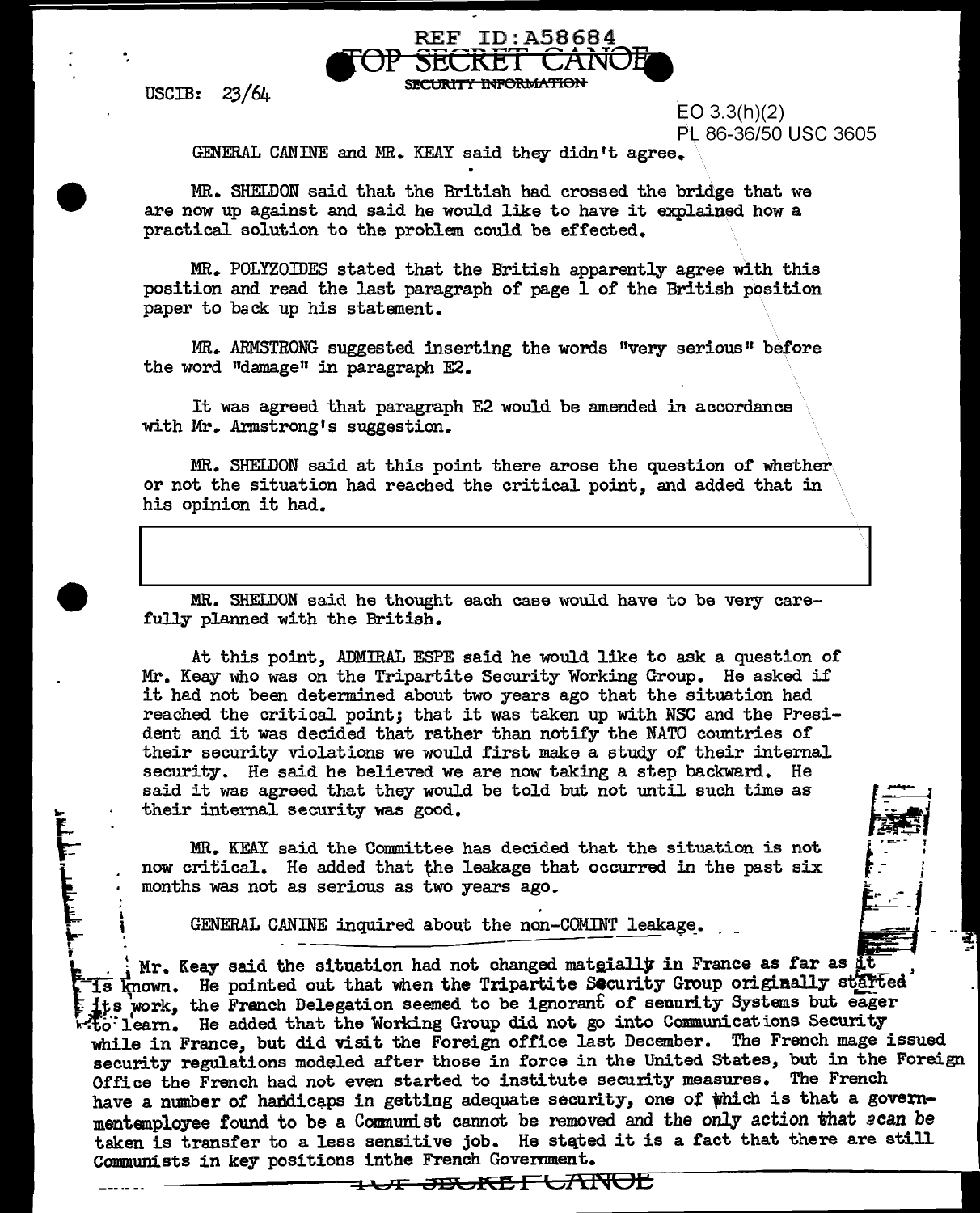$\rm \degree$ EO 3.3(h)(2)<br><del>.</del> PL 86-36/50 USC 3605

USCIB: 23/64

·.

EO 3.3(h)(2) PL 86-36/50 USC 3605

security measures, further they were handicapped in that if a man was found to be a Communist he could not be removed, but merely transferred. He said it is a fact there are Communists in key positions in the French Government.

SECREI CAN **SECURITY INFORMATION** 

COLONEL TOWNSEND said he  $diam$ <sup>t</sup>t think it could be said that the situation is less critical but.merely not critical enough to warrant

MR. SHELDON said he would recommend "which may require some disclosure" and added that he agreed with Admiral Espe that we are taking a step backward.

MR. NOYES asked if this covered traffic of all NATO countries around the world or just European.

MR. POLYZOIDES replied that it was world-wide and not limited to European circuits.

MR. NOYES inquired about the meaning of "open" on page 10.

MR. ARMSTRONG pointed out that the British make a distinction between "full" disclosure and "limited" disclosure.

After discussing various possibilities for phraseology of the Conclusions, it was agreed that paragraph E3, page 9, be amended to read along the lines suggested by Admiral Espe:

"The evidence brought out in this investigation does not indicate that serious damage has occurred during the period covered by this survey. However, such damage has occurred in the past and may occur in the future."

It was agreed to delete the words "immediate and" from para. E4, page 10.

It was agreed that the word "open" be changed to "direct", in paragraph 1, page 10, as the result of a request of General Canine.

At this time MR. KEAY asked the Chairman if he would have Mr. Friedman, Head of the U.S. delegation, read his recommendations.

 $USCIB: 23/64$  - 13 -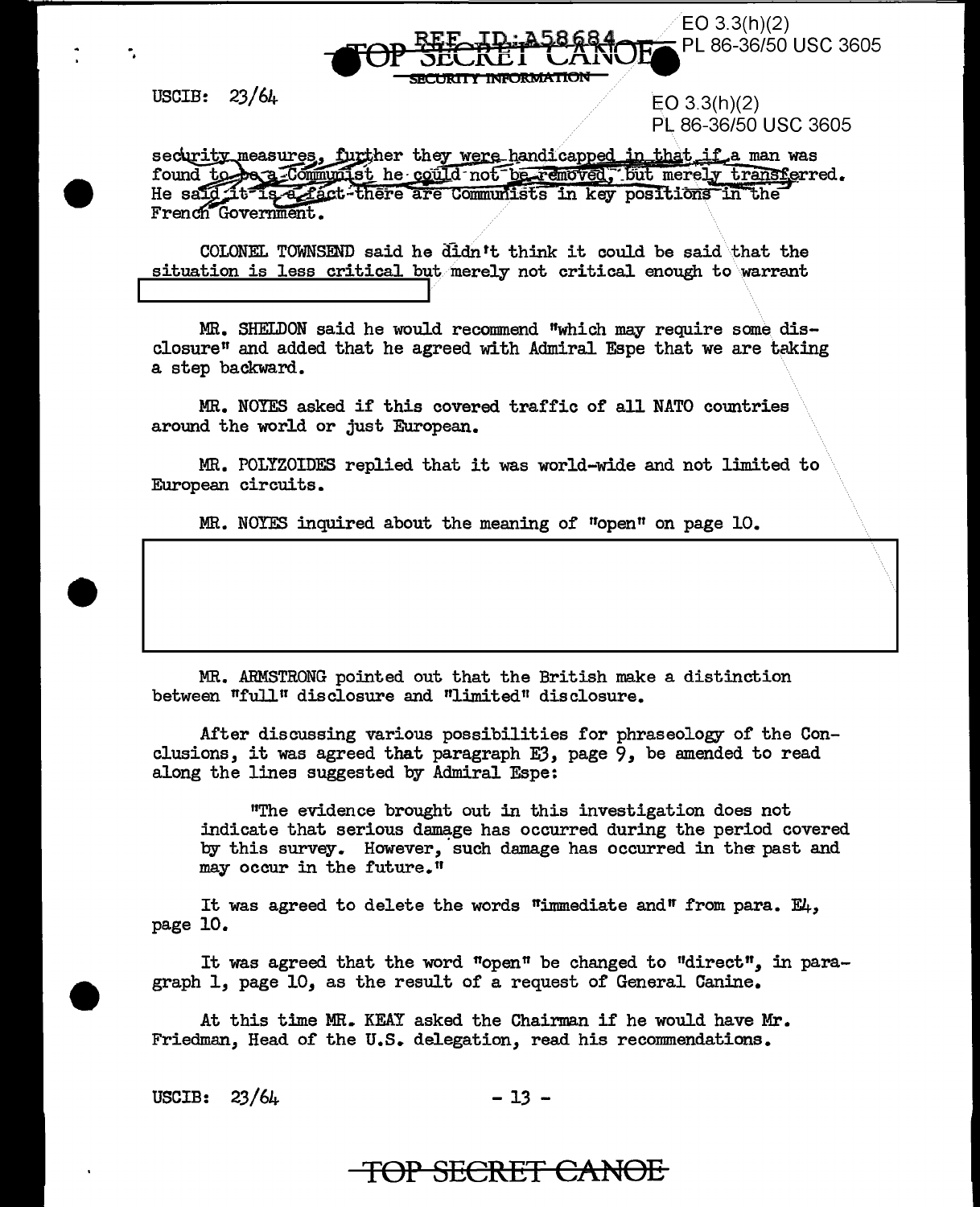

MR. FRIEDMAN read as follows:

"As a result of discussions during two meetings, the U.S. Delegation to the forthcoming US/UK Conference on French and Allied Communication Security recommends that:

- "l. The Conference be held as scheduled.
- "2. Neither USCIB nor NSC adopt. prior to the Conference a fixed position with regard to the steps to be taken to improve French and other NATO members COMSEC.
- 113. USCIB accept the Ad Hoc Connnittee Report, as a partial basis for discussion with the UK Delegation, sanitize the Report, and hand it forthwith to the Senior British Liaison Officer (Brig. Tiltman).
- "4. USCIB inform LSIB forthwith that the USCIB wishes to extend the Agenda to include a review of all the conclusions reached at the 1951 BRUSA Conference on this same subject, and that the present UK paper (DGC/3441), together with the US paper (Ad Hoc Committee Report as sanitized) will be used as bases for discussion at the Conference."

The members of the Board accepted the recommendations of the U.S. Delegation with the exception of a minor revision to paragraph *3* which was amended to read as follows:

> *"3.* The U.S. Delegation be directed to use the Ad Hoc Committee Report, as amended, as guidance for discussion ....."

MR. ARMSTRONG stated that the above recommendations substantially cleared up his difficulty and added the thought that USCIB should adopt the Ad Hoc Committee report and refer it to the U.S. Delegation to the forthcoming conference.

MR. POLYZOIDES pointed out that three points in the report needed sanitizing prior to release.

The CHAIRMAN stated that a sanitized version of the Ad Hoc Committee report would be handed to Brigadier Tiltman.

USCIB:  $23/64$  -  $14$  -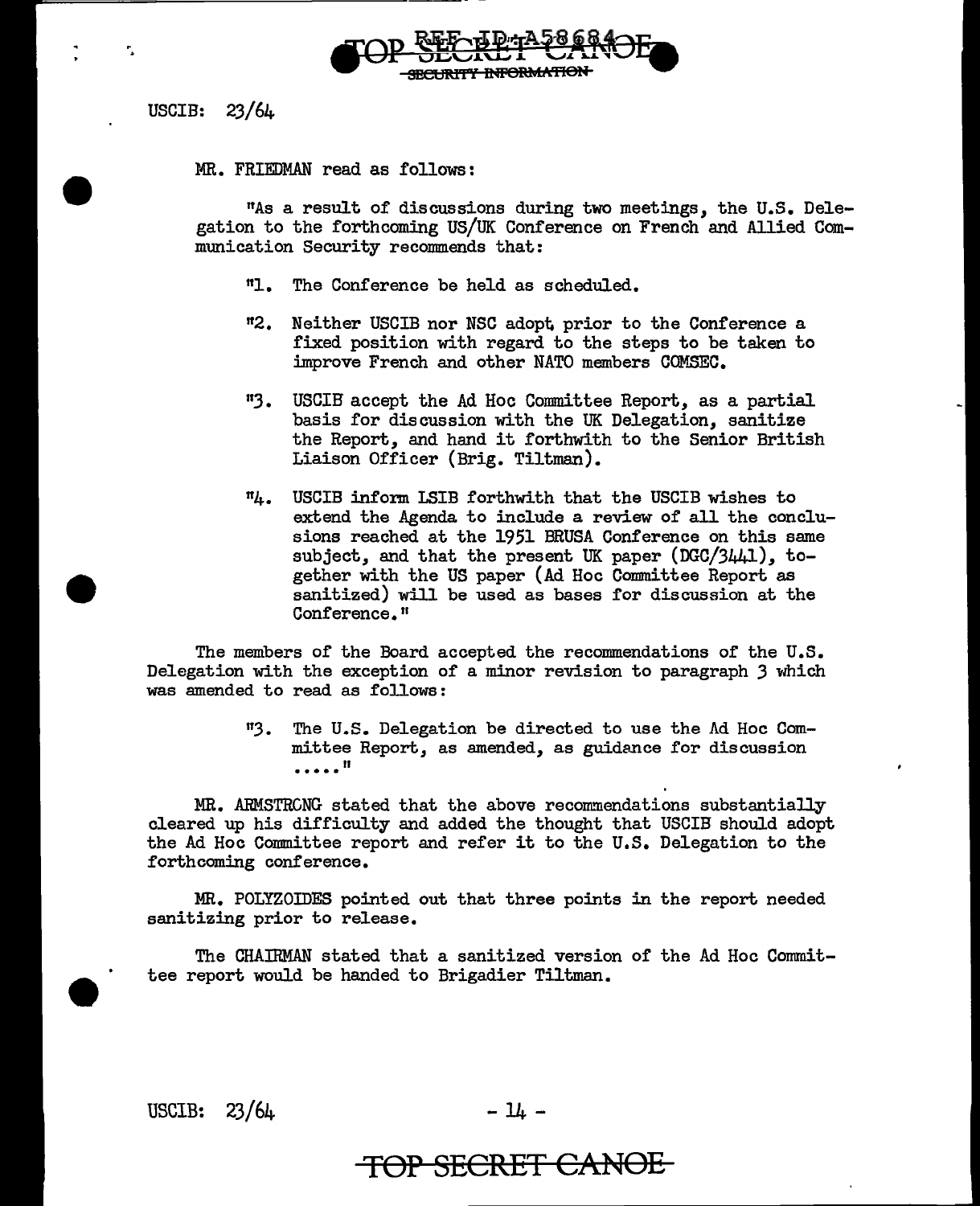

÷.

 $EO 3.3(h)(2)$ PL 86-36/50 USC 3605

 $\langle\lambda\rangle$ 

\ ...... \ .....

It was agreed, after some discussion, to delete paragraphs 1, 3, 6, 7, and 8 of the Recommendations, and to renumber the remaining paragraphs accordingly.

GENERAL CABELL suggested rewording the new paragraph\2 of the Recommendations to read as follows:

<sup>11</sup>2. An effort should be undertaken jointly with the British to improve the national cryptographic and communications practices of the NATO countries by a demonstration of proper techniques, explanation of sources of weakness and other means

MR. NOYES asked about the difference in the degree of damage between the two.

GENERAL CANINE replied there was a great deal of difference by using the method pointed out by Mr. Friedman in that the countries couldn't ask questions about it.

MR. FRIEDMAN agreed that it would stop them from proposing that we cultivate this field together.

MR. KEAY said the problem at hand is whether or not to make a direct disclosure at this time and, if the Board decided against making a disclosure, he thought the recommendations would take care of the delegation.

CAPTAIN TAYLOR then read the decision of 11 January 1952 handed down by the Board on the subject of disclosure of information.

MR. FRIEDMAN said that the British position in 1951 will probably be the same on 5 June; that position including the premise that no good would be accomplished save by an approach that would administer a severe shock [I III III] **In the complete state** of the special share measured

ADMIRAL ESPE suggested a change to go after paragraph 4 which read as follows:

 $USCIB: 23/64$  - 15 -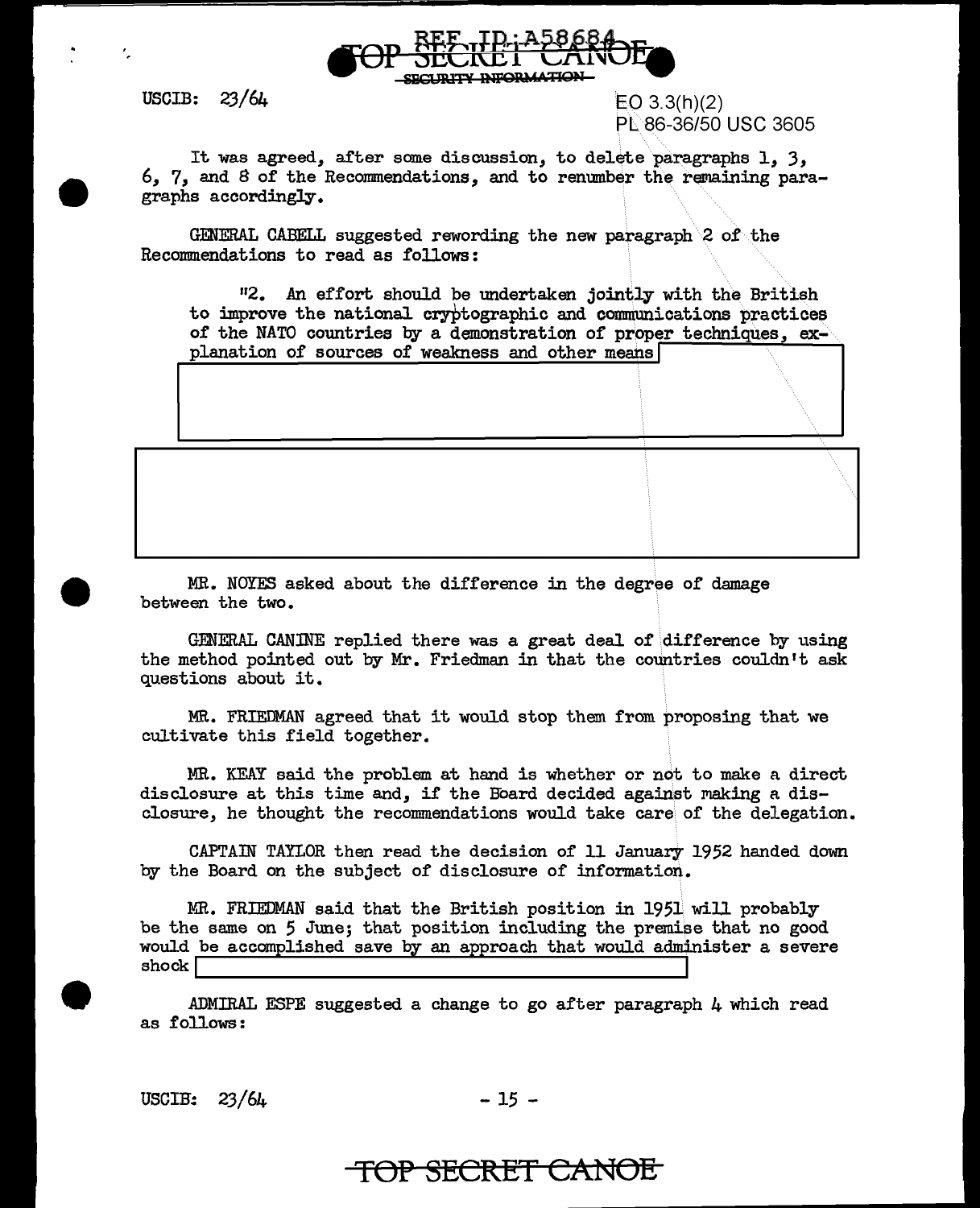

PL 86-36/50 USC 3605  $EO(3.3(h)(2))$ 

"If it is considered that the above demonstration technique will not achieve the desired results in a reasonable.time, plans should be developed, in concert with the British, which could involve  $\left[\begin{array}{ccc} \text{volume} & \text{m} & \text{m} & \text{m} & \text{m} & \text{m} & \text{m} & \text{m} & \text{m} & \text{m} & \text{m} & \text{m} & \text{m} & \text{m} & \text{m} & \text{m} & \text{m} & \text{m} & \text{m} & \text{m} & \text{m} & \text{m} & \text{m} & \text{m} & \text{m} & \text{m} & \text{m} & \text{m} & \text{m} & \text{m} & \text{m} & \text{m} & \text{m} & \text{m} & \$ 

After discussion of this proposal, it was agreed not to include this paragraph in the report. However, the CHAIRMAN asked that the statement be made a matter of record as the consensus of \opinion of the Board at this time; in order that it might serve as guidance for the U.S. Delegation, with the understanding, however, that this would not be adopted as the U.S. position without further specific authorization of USCIB.

It was further agreed that the U.S. Delegation might reach a point of discussion in which they are favorably impressed by the British point of view but find themselves at variance with the guidance already provided by the Board. If this should happen USCIB will convene a special session to provide the necessary guidance.

The CHAIRMAN observed that in the decision about to be reached today, the Board is authorizing the negotiators to work toward agreement on a nosition with the British position with the British $\Box$ added that he thought the **NSC**, the Secretary of Defense, and the Secretary of State should be apprised of this before the negotiators get over a barrel. He said that from conversations with Mr. Steel, he felt quite clearly that the British negotiators have been in touch with highest British authorities. He also said he thought if he could have a few minutes with the President, he could apprise him of USCIB thinking on the problem.

It was agreed that the President and the Special Committee of NSC should be apprised of the present state of the communication security and "leakage" problem and the recommendations in this report.

MR. SHELDON referred to the last paragraph on page 2'of the U.K. position paper and suggested that the U.S. Delegation might need some guidance with reference to including the French with the U.K. and U.S. in a tripartite committee to deal with other members of NATO on the improvement of cipher security.

After some discussion, the CHAIRMAN said that guidance for the committee would be to tell the British that USC'IB will be glad to discuss: that proposal when the French cipher system is satisfactory.

 $USCIB: 23/64$  - 16 -